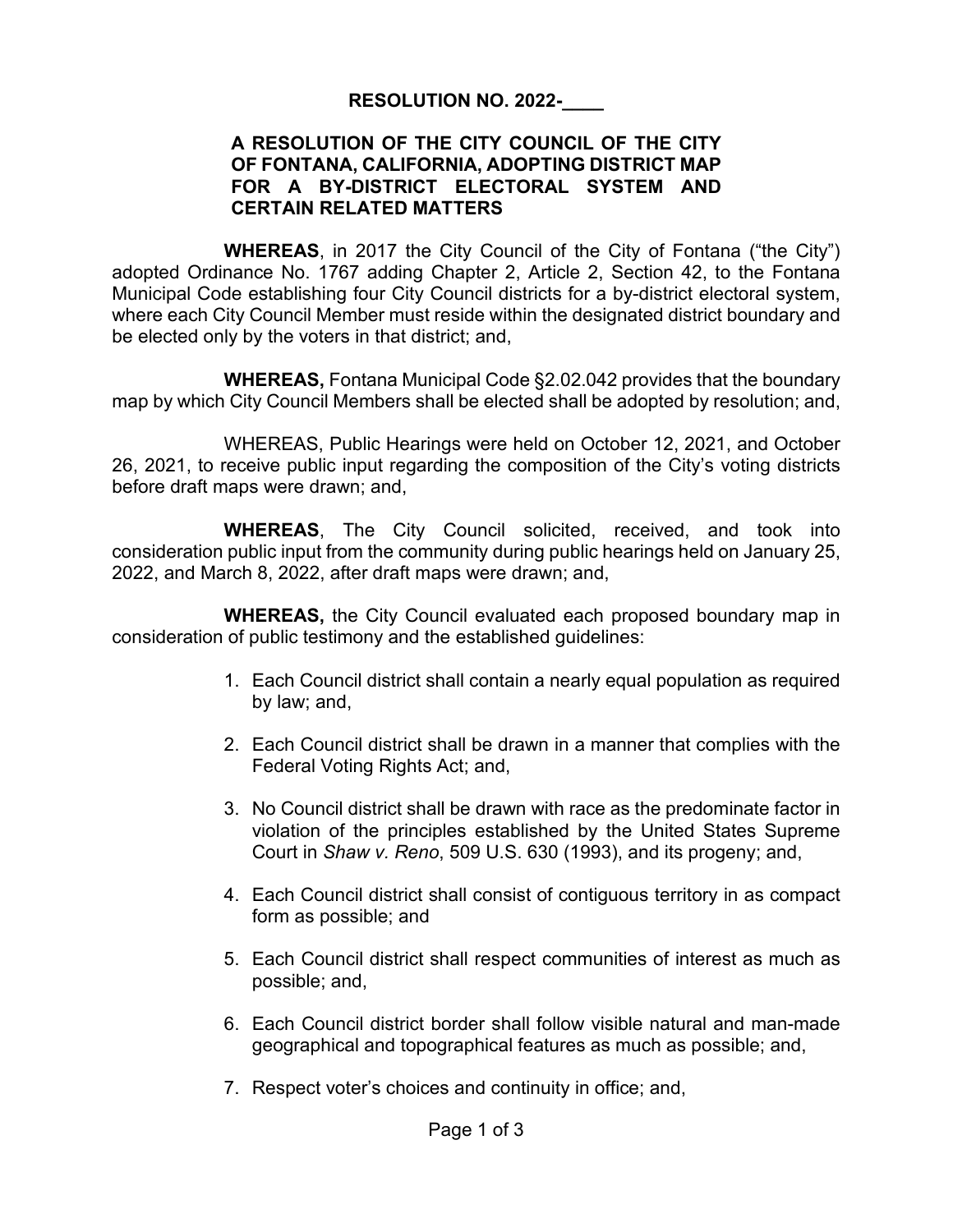8. Council districts known to be areas of higher-than-average population growth in the two to five years following this boundary line adjustment may be under populated within the population deviation amounts allowed by law.

**WHEREAS**, At the Public Hearing of March 22, 2022, the City Council reviewed proposed maps, received additional public input, and selected a preferred map for four City Council voting districts.

### **NOW, THEREFORE, THE CITY COUNCIL OF THE CITY OF FONTANA, CALIFORNIA, DOES RESOLVE, DECLARE, DETERMINE AND ORDER AS FOLLOWS:**

**Section 1:** The facts set forth in the Recitals of this Resolution are true and correct.

**Section 2**: Pursuant to Fontana Municipal §2.02.042, the Preferred Map attached as Exhibit "A" to this resolution is adopted.

**Section 3:** The Deputy City Clerk is directed to transmit the map to the County of San Bernardino.

**Section 4:** The Deputy City Clerk is authorized to make technical adjustments to the district boundaries that do not substantively affect the populations in the districts, the eligibility of candidates, or the residence of elected officials within any district. The Deputy City Clerk must consult with the City Manager and City Attorney concerning any technical adjustments deemed necessary and advise the City Council of any such adjustments required in the implementation of the districts.

APPROVED AND ADOPTED this 12<sup>th</sup> day of April 2022.

## **READ AND APPROVED AS TO LEGAL FORM:**

\_\_\_\_\_\_\_\_\_\_\_\_\_\_\_\_\_\_\_\_\_\_\_\_\_\_\_\_\_\_\_\_

City Attorney

I, Germaine McClellan Key, City Clerk of the City of Fontana, and Ex-Officio Clerk of the City Council do hereby certify that the foregoing resolution is the actual resolution duly and regularly adopted by the City of Fontana at a regular meeting on the 12<sup>th</sup> day of April 2022, by the following vote to wit: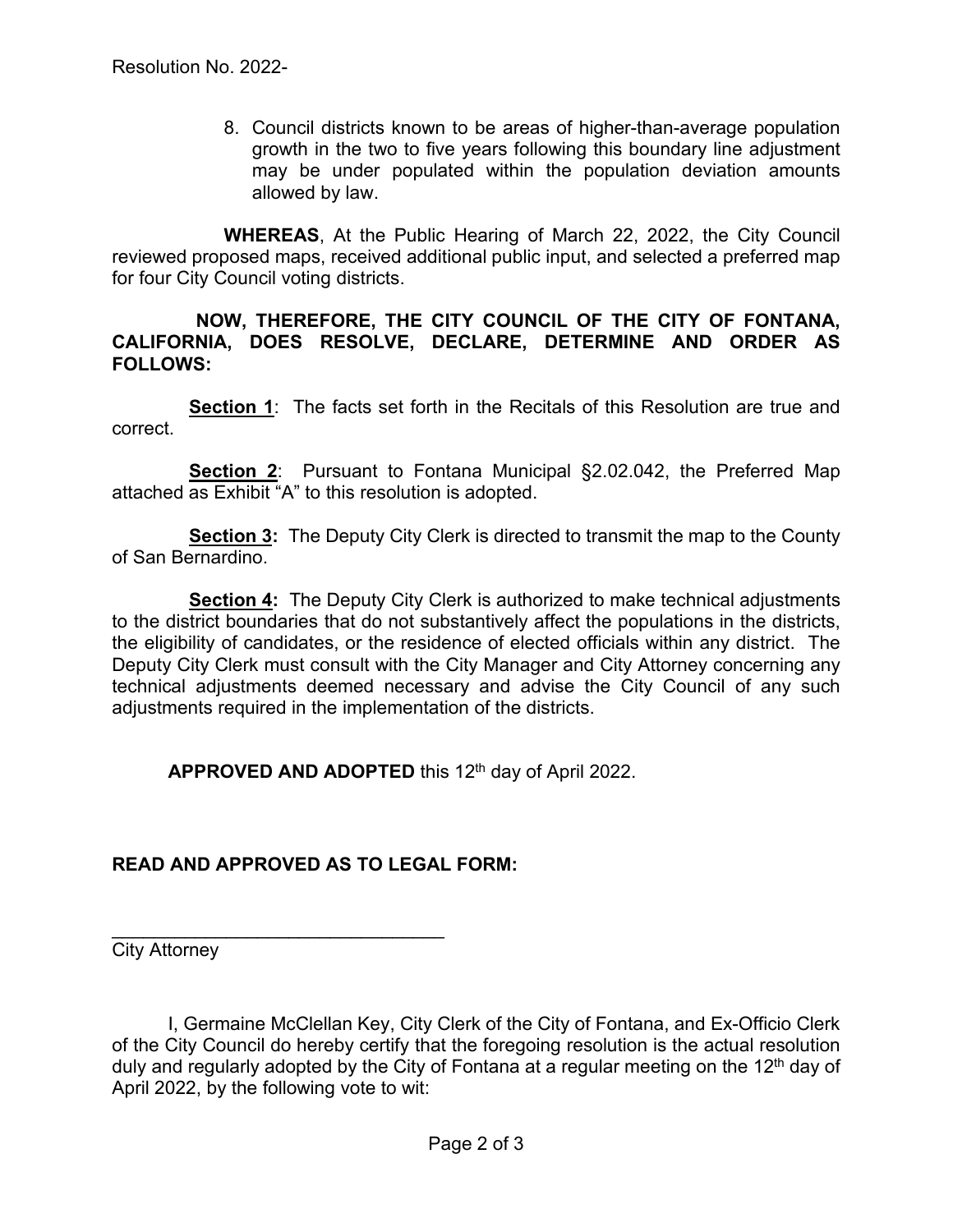Resolution No. 2022-

### **AYES: NOES: ABSENT: ABSTAIN:**

\_\_\_\_\_\_\_\_\_\_\_\_\_\_\_\_\_\_\_\_\_\_\_\_\_\_\_\_\_\_\_\_ City Clerk of the City of Fontana

\_\_\_\_\_\_\_\_\_\_\_\_\_\_\_\_\_\_\_\_\_\_\_\_\_\_\_\_\_\_\_\_ Mayor of the City of Fontana

# **ATTEST:**

\_\_\_\_\_\_\_\_\_\_\_\_\_\_\_\_\_\_\_\_\_\_\_\_\_\_\_\_\_\_\_\_ **City Clerk**